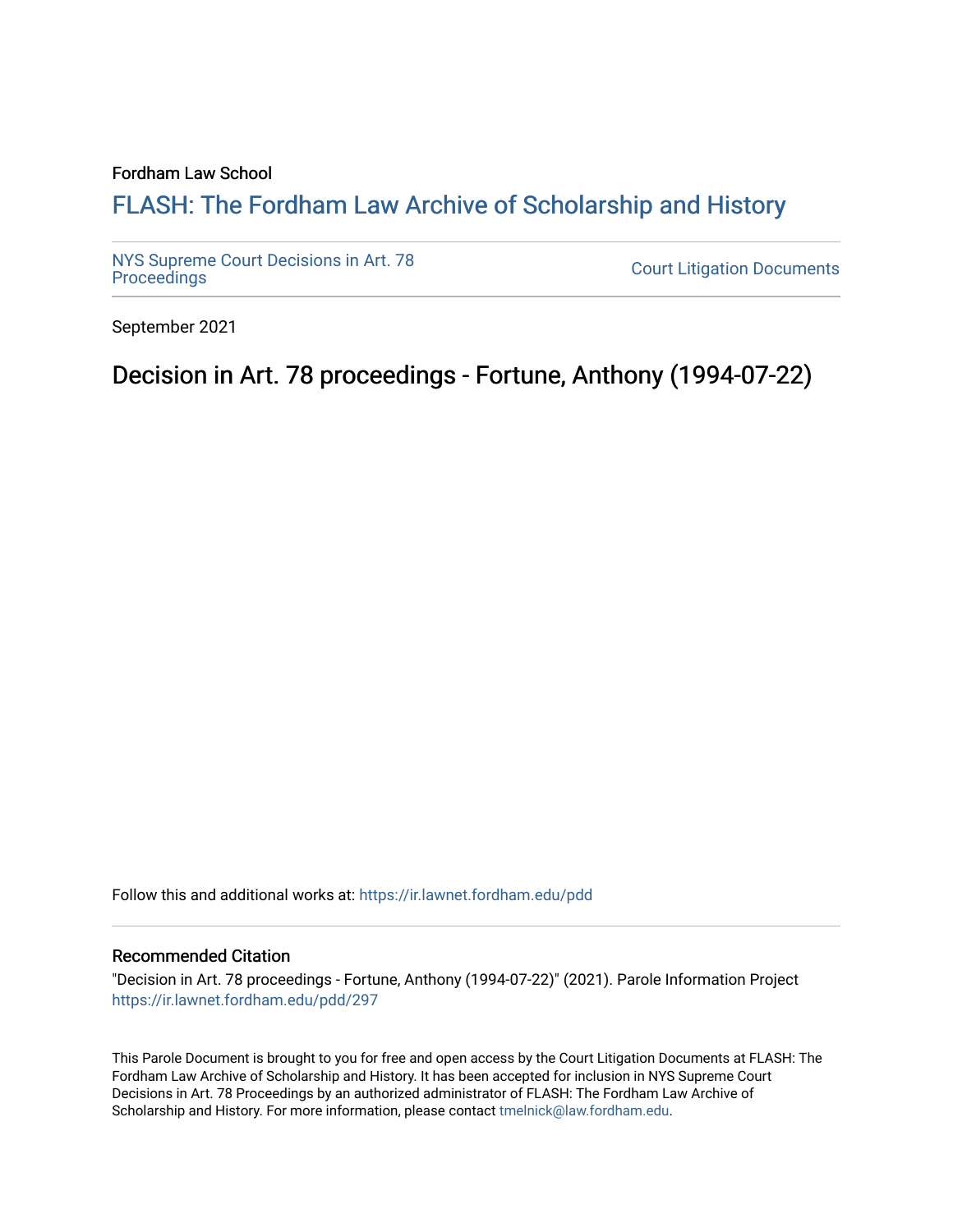*At a term of the Supreme Court held in and for the County of Wyoming, at Attica, New York, on the 8th day of July, 1994.* 

*PRESENT: HONORABLE* **MARK** *H. DADD Acting Supreme Court Justice* 

*STATE OF NEW YORK SUPREME COURT* : *COUNTY OF WYOMING* 

*In the Matter of the Application of ANTHONY FORTUNE, #77-A-3778, Petitioner* 

**I.** 

 $[ * 3 ].$ 

*V. Index No. 17,207* 

*RAUL RUSSI, Chairman, New York State Division of Parole et al, Respondents* 

*FOR RELIEF PURSUANT TO ARTICLE 78 CPLR* 

*For the Petitioner AID BUREAU, INC. WYOMING COUNTY-ATTICA LEGAL Norman P. Effman, Director 14 Main Street Attica, New York 14011* 

*For the Respondents G. OLIVER KOPPELL Attorney General by Mary Jo La t timore- Young Assistant Attorney General 65 Court Street Buffalo, New York 14020* 

 $\frac{1}{2}$  ,  $\frac{1}{2}$  ,  $\frac{1}{2}$  ,  $\frac{1}{2}$  ,  $\frac{1}{2}$ 

#### MEMORANDUM AND JUDGMENT

*By petition pursuant to Article 78 of the CPLR verified on May 20, 1994, Anthony Fortune seeks review of a parole release hearing conducted on October 28, 1993. Petitioner appeared with counsel assigned by an order to show cause dated May 25, 1994 and contended that he should be granted a de novo hearing. Respondents request that relief be denied upon the answer dated June 27, 1994 and the record of confidential information submitted to the Court.*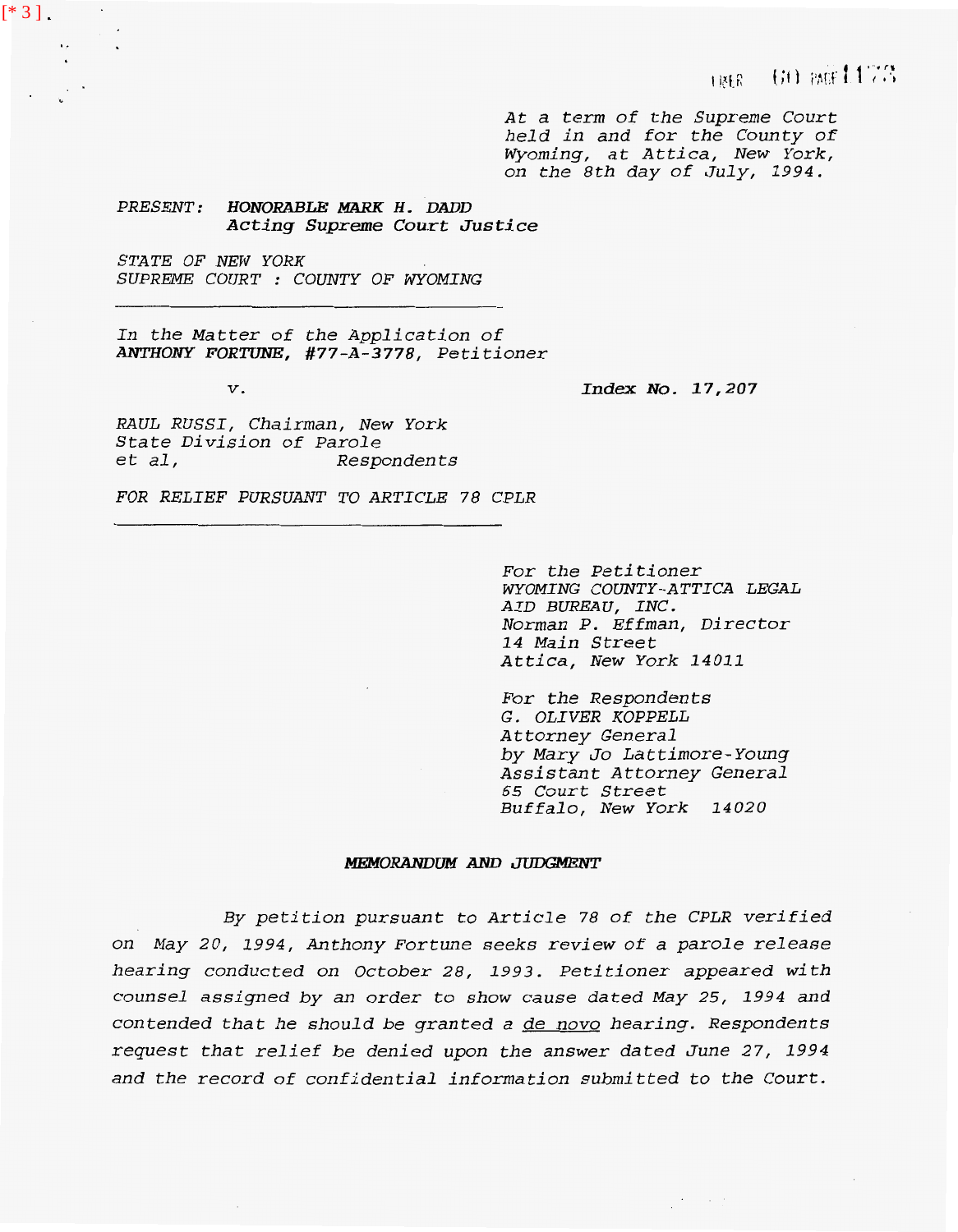*Memorandum and Judgment -2- Index No. 17,207* 

 $[ * 4 ].$ 

*The Board of Parole issued the following statement upon considering the petitioner's suitability for parole release: ''fplarole is again denied due to the extreme gravity of your controlling conviction for Murder 2°, wherein during the course of an in concert robbery, you shot the owner of a butcher shop in the head". Petitioner's counsel primarily argues that this statement*  was a "simple generalization" and insufficient to justify the *denial of release because the Board failed to specify why this particular crime should preclude release.* 

*Petitioner relies upon a recent decision by the Appellate Division for the First Department in challenging the adequacy of the Board's decision. In Matter of Kinq v. New York State Division of Parole (190 A.D.2d 423 [1993]), the Appellate Division affirmed a Supreme Court order annulling a Parole Board decision to deny release based upon the serious nature of an inmate's felony murder conviction for the killing of an off-duty police officer. Much of the opinion was concerned with inappropriate comments of a commissioner at the hearing which, according to the Appellate Division, showed that "the decision of the Parole Board was based upon a fundamental misunderstanding of its role and its power..* . **If**  *(p. 430). These remarks were interpreted as showing that the Board had failed to properly consider relevant statutory standards and*  had instead proceeded "on the assumption that its primary duty was *to determine, in the abstract, the appropriate penalty* for *murder in today's society" (pp. 431-432).* 

*The Appellate Division also criticized the manner in which the Parole Board had applied one of the factors relevant to its decision: the seriousness of the inmate's crime. The Court noted that the legislature Ifhas not defined 'seriousness of [the] crime' in terms of specific categories of either crimes or victims and it is apparent that in order to preclude the granting of parole exclusively on this ground there must have been some significantly aggravating or egregious circumstances surrounding the commission of the particular crime (citation omitted). Certainly every murder*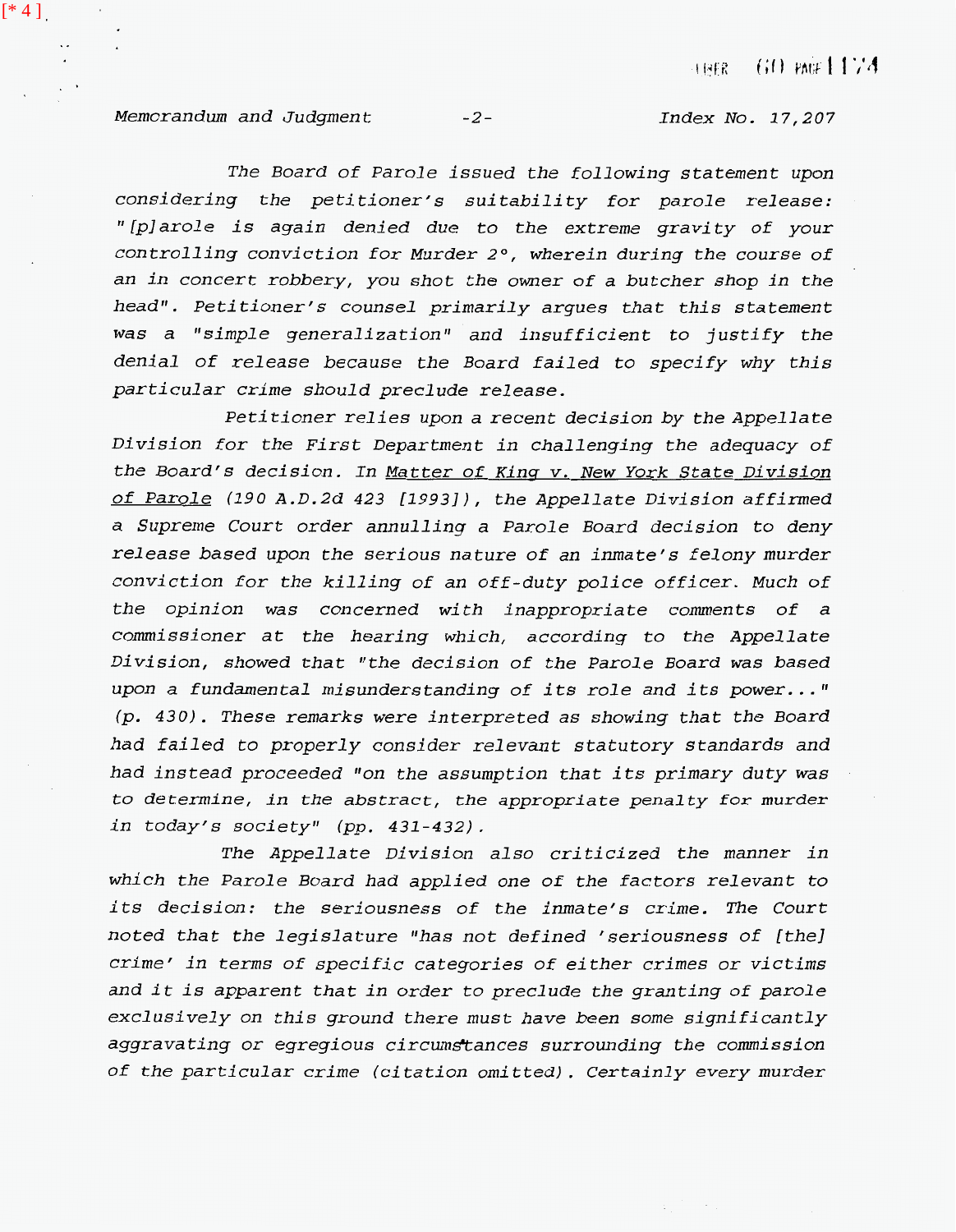### *Memorandum and Judgment* **-3-**

 $\sigma_{\rm{max}} = 10^{11}$  and  $\sigma_{\rm{max}}$ 

 $[ * 5 ]$ 

 $\sim$   $\epsilon$ 

 $\sim$   $\sim$ 

Index No. 17,207

*conviction is inherently a matter of the utmost seriousness since it reflects the unjustifiable taking and tragic loss of a human life. Since, however, the Legislature has determined that a murder conviction per se should not preclude parole, there must be a showing of some aggravating circumstances beyond the inherent seriousness of the crime itself" (p.* **433).** *The Appellate Division further criticized the Board for failing "to examine the evidence at trial" and only taking into account the death of the police officer to evaluate the severity of the criminal conduct (p.* **433).**  *Petitioner's counsel relies upon this holding to support his contention that the instant decision of the Board failed to specify why the petitioner's crime was so serious as to preclude release.* 

*The New York Court of Appeals affirmed the Appellate Division's order which remanded the case to the Board for a de novo hearing (see Matter of Kins v. New York State Division of Parole, 83 N.Y.2d 788 [1994]). The Court of Appeals, however, did not do so on the Appellate Division's decision. The Court of Appeals issued its* own *opinion which focused upon the commissioner's inappropriate comments on the record. The Court concluded that the record included evidence "that petitioner was not afforded a proper hearing because one of the Commissioners considered factors outside the scope of the applicable statute, including penal philosophy, the historical treatment of individuals convicted of murder, the death penalty, life imprisonment without parole, and the consequences to society if those sentences are not in place. Consideration of such factors is not authorized by Executive Law*  §259-i" (p. 791). The Court expressed no opinion as to how the *seriousness of an offense is to be determined but merely noted that it was a mandatory factor for consideration under the statute (p. 790).* 

*It thus appears that the New York Court of Appeals did not adopt the First Department's condemnation of the manner in which the Board of Parole evaluated the serious nature of an offense. This Court, therefore, would not be bound by the First*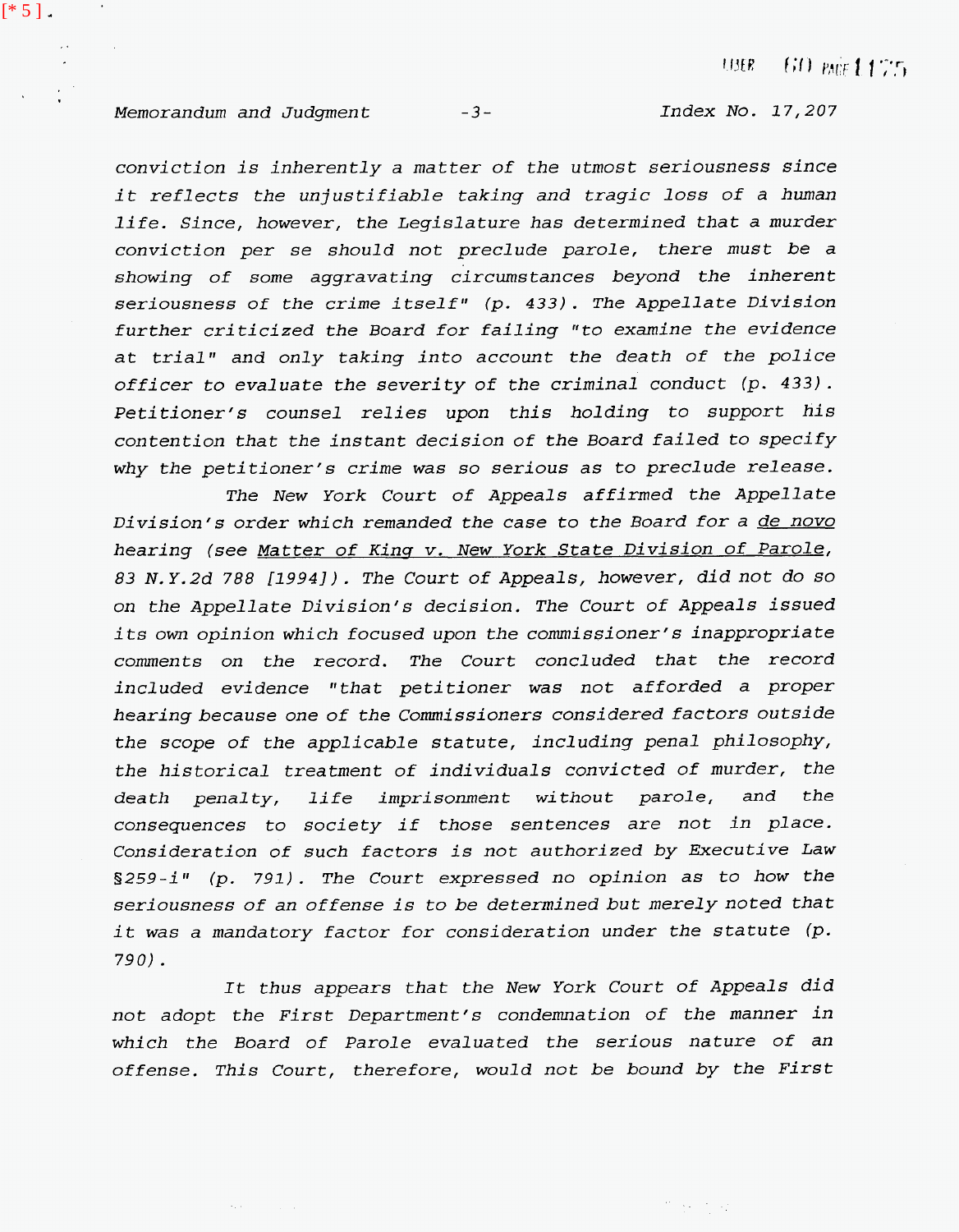*Memorandum and Judgment -4- Index No. 17,207*  Judgment  $and$ Memorandum

 $\overline{\phantom{a}}$  $-4$ 

**d** 

[\* 6 ]

17,207 Index No.

*Department's decision if there is contrary appellate authority in*  in authority appellate is contrary there  $\pm$ decision *another Department.*  another Department Department's

*Matter of Watkins v. Caldwell, 54 A.D.2d 42 [1976], motion for reference to the serious nature of the type of crime at issue (see of the State of New York, 59 A.D.2d 973 [19771, leave denied 43 opinion in Matter of Kinq v. New York State Division of Parole authority to deny release under the Executive Law and the prior (supra) is inconsistent with the decisions in the Fourth Department similar statutory authority under the Correction Law. These leave to appeal dismissed 40 N.Y.2d 986; Matter of Gonzasue v. New York State Board of Parole, 58 A.D.2d 707 [19771; Matter of Ristau N.Y.2d 648; <u>Matter of Ittig v. New York Board of Parole</u>, 59 A.D.2d<br>972 [1977], leave denied 43 N.Y.2d 648; <u>Matter of Rentz v. Herbert</u>,<br>\_\_ A.D.2d \_\_, decision filed by the Appellate Division for the The Court is of the opinion that the First Department's and other appellate decisions which have interpreted the Board's decisions have approved the denial of release based upon a similar*  **New** *v. Hammock, 103 A.D.2d 944 [1984], motion for leave to appeal denied 63 N.Y.2d 608; Matter of Fusco v. Chairman, Board of Parole*  The Court is of the opinion that the First Department's Parole (supra) is inconsistent with the decisions in the Fourth Department appellate decisions which have interpreted the Board's Law and the prior similar statutory authority under the Correction Law. These decisions have approved the denial of release based upon a similar for  $43$ *972 [1977], leave denied 43 N.Y.2d 648; Matter of Rentz v. Herbert,*  the at issue (see 59 A.D.2d Ristau appeal Parole *N.Y.2d 648; Matter of Ittiq v. New York Board of Parole, 59 A.D.2d*  leave denied 43 N.Y.2d 648; Matter of Rentz v. Herbert, denied to appeal dismissed 40 N.Y.2d 986; Matter of Gonzaque V. Matter of Watkins v. Caldwell, 54 A.D.2d 42 [1976], motion  $f$ O $\Upsilon$  $\frac{d}{d}$ State Board of Parole, 58 A.D.2d 707 [1977]; Matter of denied 63 N.Y.2d 608; Matter of Fusco v. Chairman, Board of  $c_1$ Appellate Division Division leave N.Y.2d 648; Matter of Ittig v. New York Board of Parole, leave the type of crime  $[1977]$ , 103 A.D.2d 944 [1984], motion for under the Executive New York State 973 *Fourth Department dated July 15, 1994).*  Fourth Department dated July 15, 1994). the 59 A.D.2d the serious nature of filed by in Matter of King v. State of New York, authority to deny release decision  $c_1$ 972 [1977], Hammock, A.D.2d and other reference opinion the leave YOIK <u>th</u>

*criminal conduct had been Ifextremely serious" (transcript, p. 5). programs (see Matter of Ristau v. Hammock, 103 A.D.2d 944 [19841, Petitioner admitted before the Board of Parole that his motion for leave to appeal denied 63 N.Y.2d 608; Matter of Orliz Russi, 176 A.D.2d 1185 [1991], appeal dismissed 79 N.Y.2d 897; The Board had discretion to place primary reliance upon this factor failed to establish that the respondents' decision was made in and attach less sigxificance to his perfornance in institutional v. Hammock, 96 A.D.2d 735 [1983]; Matter of Sinowoli v. New York violation of the law or not supported by the record and tainted by State Board of Parole, 189 A.D.2d 960 [1993]; Matter of Walker v. Matter of Salcedo v. Ross, 183 A.D.2d 771 [1992]). Thus, judicial intervention is precluded in this matter because the petitioner has*  ЦĻ *Ifirrationality bordering on impropriety" (see Matter of Desward v.*  Petitioner admitted before the Board of Parole that his The Board had discretion to place primary reliance upon this factor and attach less significance to his performance in institutional motion for leave to appeal denied 63 N.Y.2d 608; Matter of Ortiz [1983]; Matter of Sinopoli v. New York intervention is precluded in this matter because the petitioner has violation of the law or not supported by the record and tainted by programs (see Matter of Ristau v. Hammock, 103 A.D.2d 944 [1984], 176 A.D.2d 1185 [1991], appeal dismissed 79 N.Y.2d 897; judicial of Walker v. <sup>2</sup>  $\overline{5}$ . establish that the respondents' decision was made Despard (transcript, p. Matter of Salcedo v. Ross, 183 A.D.2d 771 [1992]). Thus, (see Matter of State Board of Parole, 189 A.D.2d 960 [1993]; Matter serious" "irrationality bordering on impropriety" conduct had been "extremely A.D.2d 735 Hammock, 96 failed to criminal Russi,  $\frac{1}{2}$